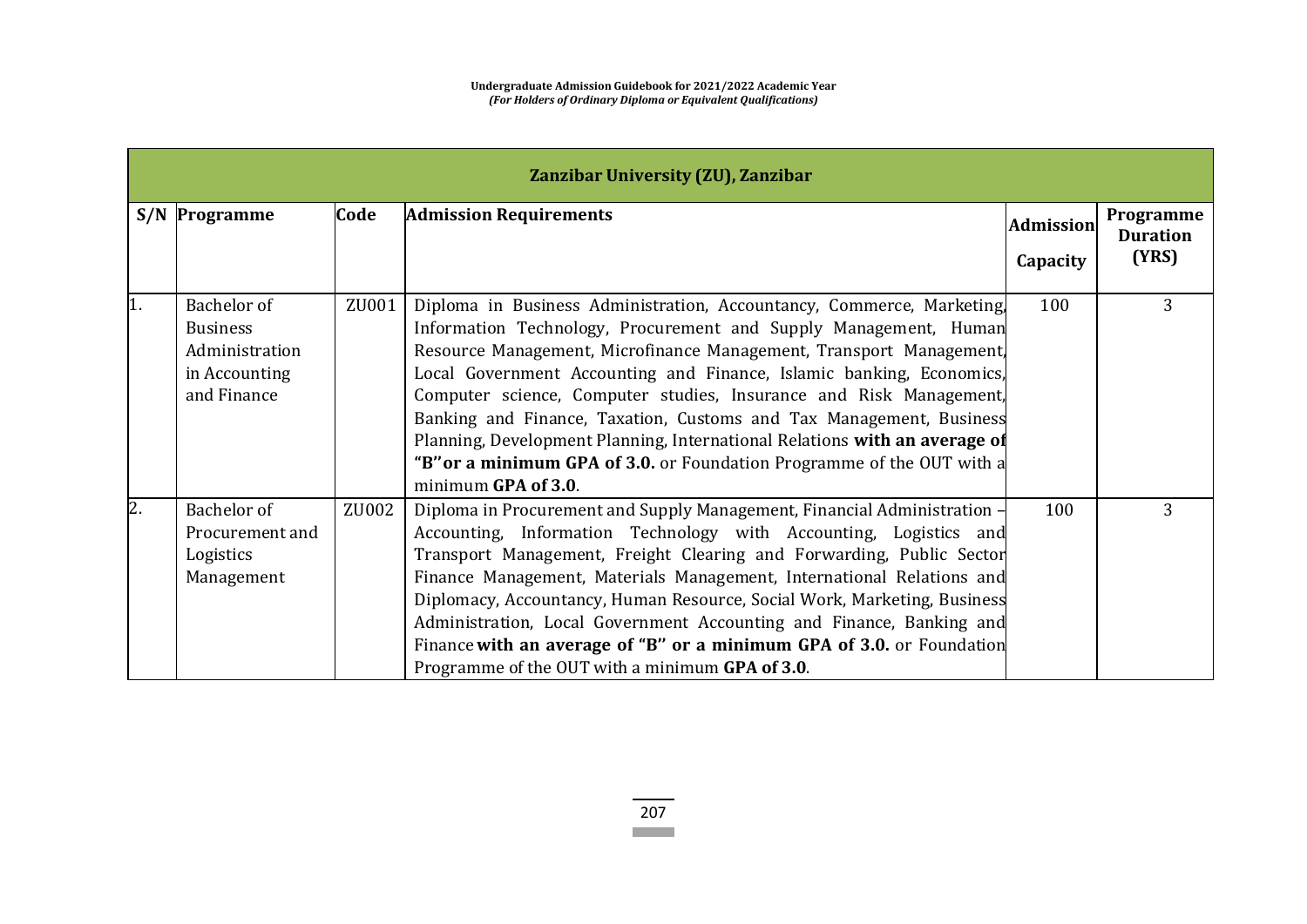|     | Zanzibar University (ZU), Zanzibar                                           |       |                                                                                                                                                                                                                                                                                                                                                                                                                                                                                                                                                                                                        |                  |                              |  |
|-----|------------------------------------------------------------------------------|-------|--------------------------------------------------------------------------------------------------------------------------------------------------------------------------------------------------------------------------------------------------------------------------------------------------------------------------------------------------------------------------------------------------------------------------------------------------------------------------------------------------------------------------------------------------------------------------------------------------------|------------------|------------------------------|--|
|     | <b>S/N</b> Programme                                                         | Code  | <b>Admission Requirements</b>                                                                                                                                                                                                                                                                                                                                                                                                                                                                                                                                                                          | <b>Admission</b> | Programme<br><b>Duration</b> |  |
|     |                                                                              |       |                                                                                                                                                                                                                                                                                                                                                                                                                                                                                                                                                                                                        | Capacity         | (YRS)                        |  |
| 3.  | Bachelor of<br><b>Business</b><br>Administration in<br>Marketing             | ZU003 | Diploma in Business Administration, Accountancy, Commerce, Marketing,<br>Information Technology, Procurement and Supply Management, Human<br>Resource Management, Microfinance Management, Transport Management,<br>Local Government Accounting and Finance, Community Development,<br>Tourism, Public Relations, Insurance and Risk Management, Banking and<br>Finance, Taxation, Customs and Tax Management, Business Planning,<br>Development Planning, International Relations with an average of "B" or a<br>minimum GPA of 3.0. or Foundation Programme of the OUT with a<br>minimum GPA of 3.0. | 100              | 3                            |  |
| 4.  | <b>Bachelor of Science</b><br><i>inBusiness</i><br>Information<br>Technology | ZU004 | Diploma in Economics, Accountancy, Business Administration, Management,<br>Marketing, Law, Information Communication Technology, Computer Science,<br>Banking and Finance, Statistics, Telecommunications, Science with<br>Education, Electrical Engineering, Computer Engineering Procurement,<br>Public Administration or Accounting with an average of "B" or a minimum<br>GPA of 3.0. or Foundation Programme of the OUT with a minimum GPA of<br>3.0.                                                                                                                                             | 40               | 3                            |  |
| l5. | Bachelor of Arts in<br>Economics                                             | ZU005 | Diploma in Economics, Statistics, Development Studies, Economics of<br>Development,<br>Community Development,<br><b>Business</b><br>Administration,<br>Accountancy, Management, Marketing, Banking and Finance, Islamic<br>Agriculture, Rural Development Public<br>Banking,<br>Administration,<br>International Relations and Diplomacy, Social Work, Procurement and<br>Logistics Management or Accounting with an average of "B" or a minimum                                                                                                                                                       | 75               | 3                            |  |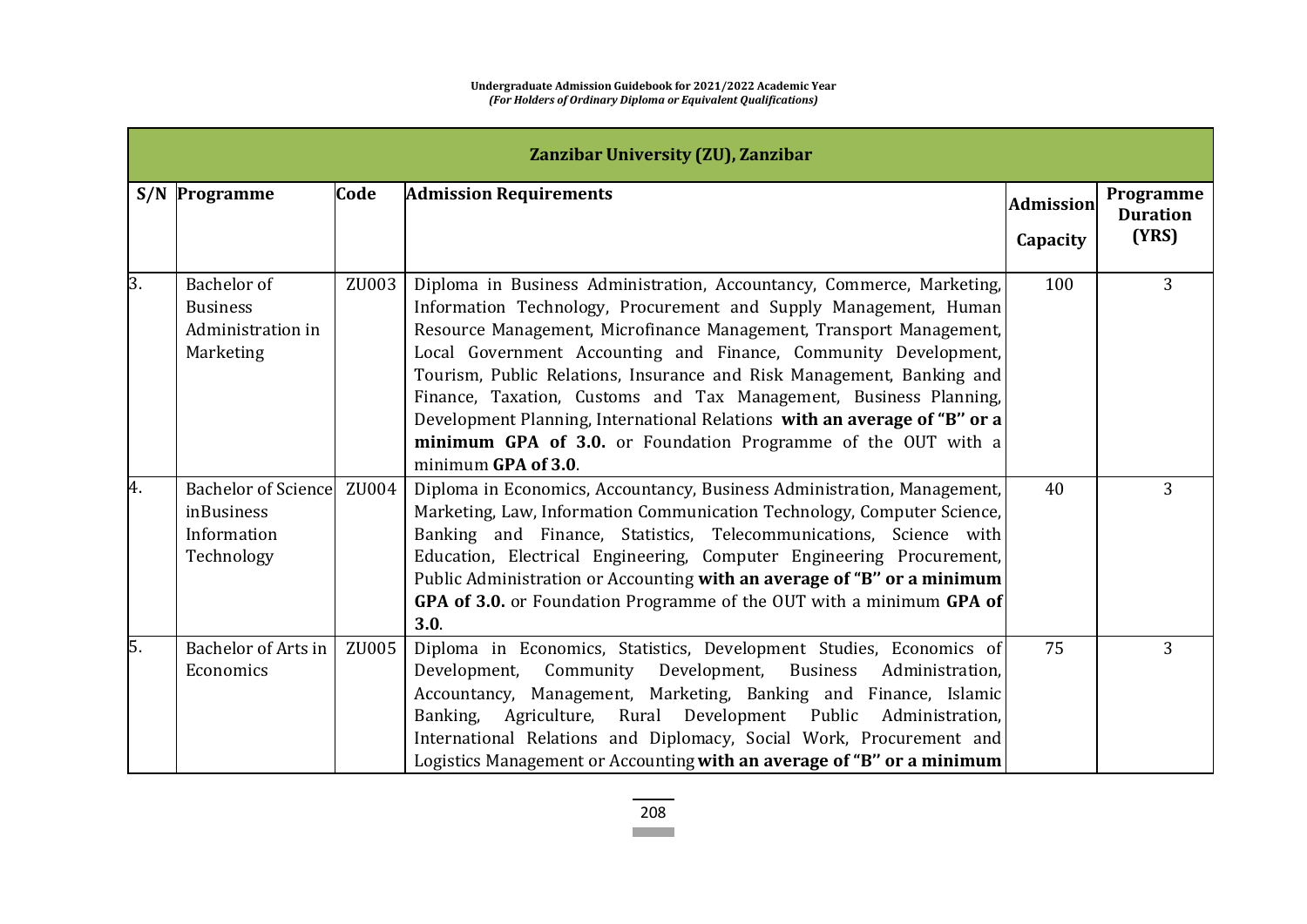|    | Zanzibar University (ZU), Zanzibar            |       |                                                                                                                                                                                                                                                                                                                                                                                                                                                                                                                                                                                                                                                                                                                                                                                                                                                                                             |                  |                              |  |  |
|----|-----------------------------------------------|-------|---------------------------------------------------------------------------------------------------------------------------------------------------------------------------------------------------------------------------------------------------------------------------------------------------------------------------------------------------------------------------------------------------------------------------------------------------------------------------------------------------------------------------------------------------------------------------------------------------------------------------------------------------------------------------------------------------------------------------------------------------------------------------------------------------------------------------------------------------------------------------------------------|------------------|------------------------------|--|--|
|    | <b>S/N</b> Programme                          | Code  | <b>Admission Requirements</b>                                                                                                                                                                                                                                                                                                                                                                                                                                                                                                                                                                                                                                                                                                                                                                                                                                                               | <b>Admission</b> | Programme<br><b>Duration</b> |  |  |
|    |                                               |       |                                                                                                                                                                                                                                                                                                                                                                                                                                                                                                                                                                                                                                                                                                                                                                                                                                                                                             | Capacity         | (YRS)                        |  |  |
|    |                                               |       | GPA of 3.0. or Foundation Programme of the OUT with a minimum GPA of<br>3.0.                                                                                                                                                                                                                                                                                                                                                                                                                                                                                                                                                                                                                                                                                                                                                                                                                |                  |                              |  |  |
| 6. | Bachelor in Islamic<br>Banking and<br>Finance | ZU006 | Diploma in Business Administration, Islamic Banking, Accountancy,<br>Commerce, Marketing, Procurement and Supply Management, Human<br>Resource Management, Microfinance Management, Economics, Statistics,<br>Development studies, Islamic Insurance, Tourism, Arabic studies, Law,<br>Education, Public administration, Public Relations , Marketing, Community<br>Development, Islamic studies, Social Work, Transport Management, Local<br>Government Accounting and Finance, Insurance and Risk Management,<br>Banking and Finance, Taxation, Customs and Tax Management, Business<br>Planning, Development Planning, International Relations with an average of<br>"B" or a minimum GPA of 3.0. In addition, an applicant must have four<br>passes at a minimum of "D" grade at O- Level including Islamic Knowledge.<br>or Foundation Programme of the OUT with a minimum GPA of 3.0. | 75               | 3                            |  |  |
| 7. | Bachelor of Art in<br>Languages               | ZU007 | Diploma in Education, Primary Education, Islamic knowledge, Social Work,<br>Community Development, Physical Education, Inclusive Education, Arts with<br>Education, Language, Social Science, translation and interpretation,<br>Secondary Education in Arabic and Religion, Primary Education in Science,<br>Primary Education in Arabic and Religion, Primary Education (NECTA) with                                                                                                                                                                                                                                                                                                                                                                                                                                                                                                      | 100              | 3                            |  |  |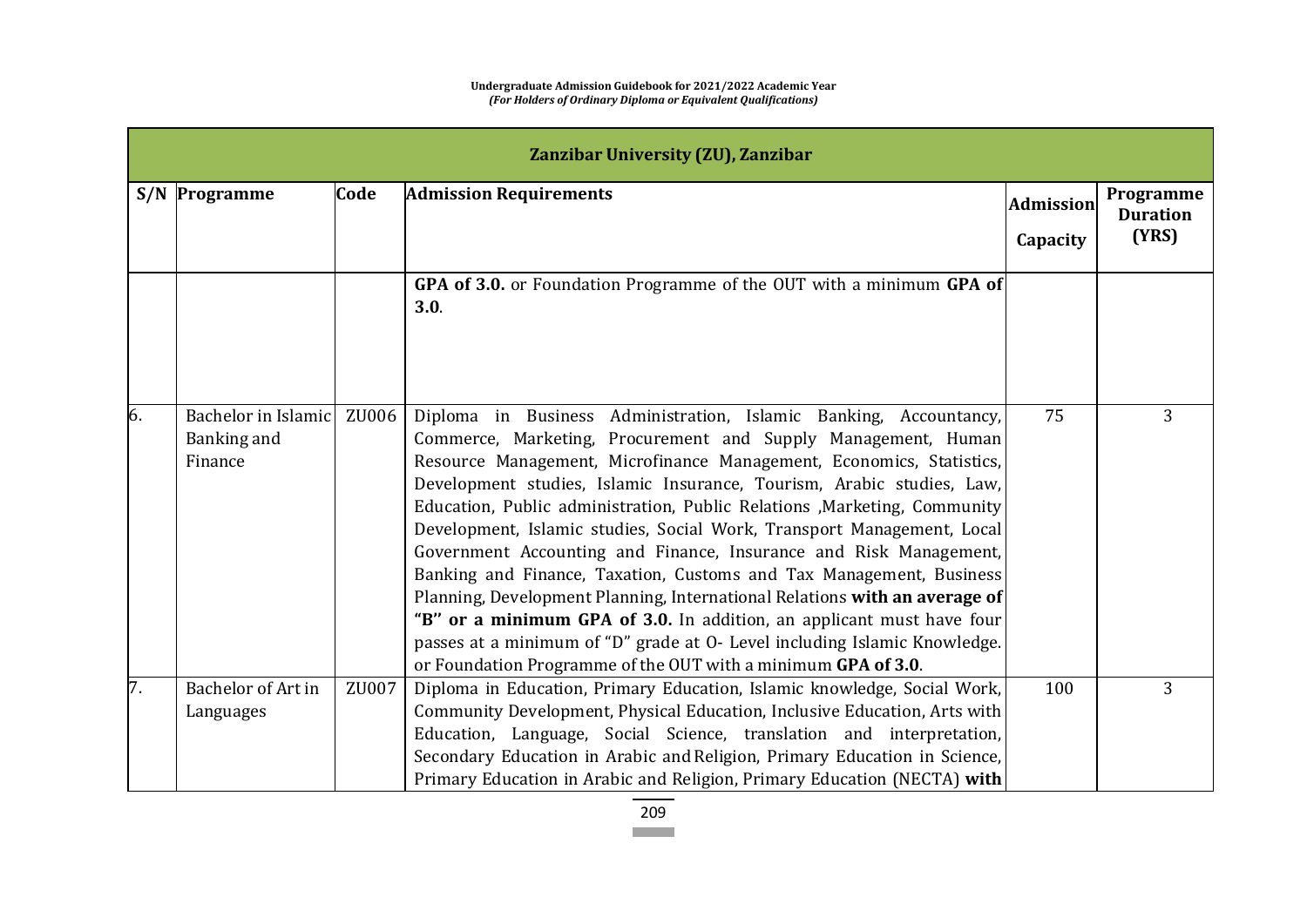|     | Zanzibar University (ZU), Zanzibar                                                |       |                                                                                                                                                                                                                                                                                                                                                                                                                                                                                        |                  |                              |  |
|-----|-----------------------------------------------------------------------------------|-------|----------------------------------------------------------------------------------------------------------------------------------------------------------------------------------------------------------------------------------------------------------------------------------------------------------------------------------------------------------------------------------------------------------------------------------------------------------------------------------------|------------------|------------------------------|--|
|     | <b>S/N</b> Programme                                                              | Code  | <b>Admission Requirements</b>                                                                                                                                                                                                                                                                                                                                                                                                                                                          | <b>Admission</b> | Programme<br><b>Duration</b> |  |
|     |                                                                                   |       |                                                                                                                                                                                                                                                                                                                                                                                                                                                                                        | Capacity         | (YRS)                        |  |
|     |                                                                                   |       | an average of "B" or a minimum GPA of 3.0. or Foundation Programme of<br>the OUT with a minimum GPA of 3.0.                                                                                                                                                                                                                                                                                                                                                                            |                  |                              |  |
| 8.  | Bachelor of Arts in<br>Public<br>Administration                                   | ZU008 | Diploma in Human Resource Management, Social Work, Social Science,<br>Public Administration, Public Relations, International relations and<br>Diplomacy, Law, Business Administration, Local Government Management,<br>Gender and Development, Tourism, Education and Leadership Management,<br>Records and Archives, Community Development or Secretarial Studies with<br>an average of "B" or a minimum GPA of 3.0. or Foundation Programme of<br>the OUT with a minimum GPA of 3.0. | 75               | 3                            |  |
| 9.  | Bachelor of Science<br>in Computer<br>Engineeringand<br>Information<br>Technology | ZU012 | (FTC)<br>Diploma<br>Certificate<br>Electronics,<br>Full Technician<br>in<br><sub>or</sub><br>Telecommunication Engineering, Telecommunication Networks, Electrical<br>Engineering, Mathematics, physics, Computer Engineering, Computer<br>Sciences, Aerospace, Bio Medical, science with Education, Information<br>Communication Technology with an average of "B" or a minimum GPA of<br>3.0.                                                                                        | 40               | 4                            |  |
| 10. | <b>Bachelor of Science</b><br>in<br>Telecommunicatio<br>ns Engineering            | ZU013 | Full<br>Technician<br>Certificate<br>(FTC)<br>Diploma<br>in<br>Electronics.<br><b>or</b><br>Telecommunication Engineering, Telecommunication Networks, Computer<br>Engineering, Computer Sciences, Electrical Engineering, Information<br>Communication Technology with an average of "B" or a minimum GPA of<br>3.0.                                                                                                                                                                  | 40               | 4                            |  |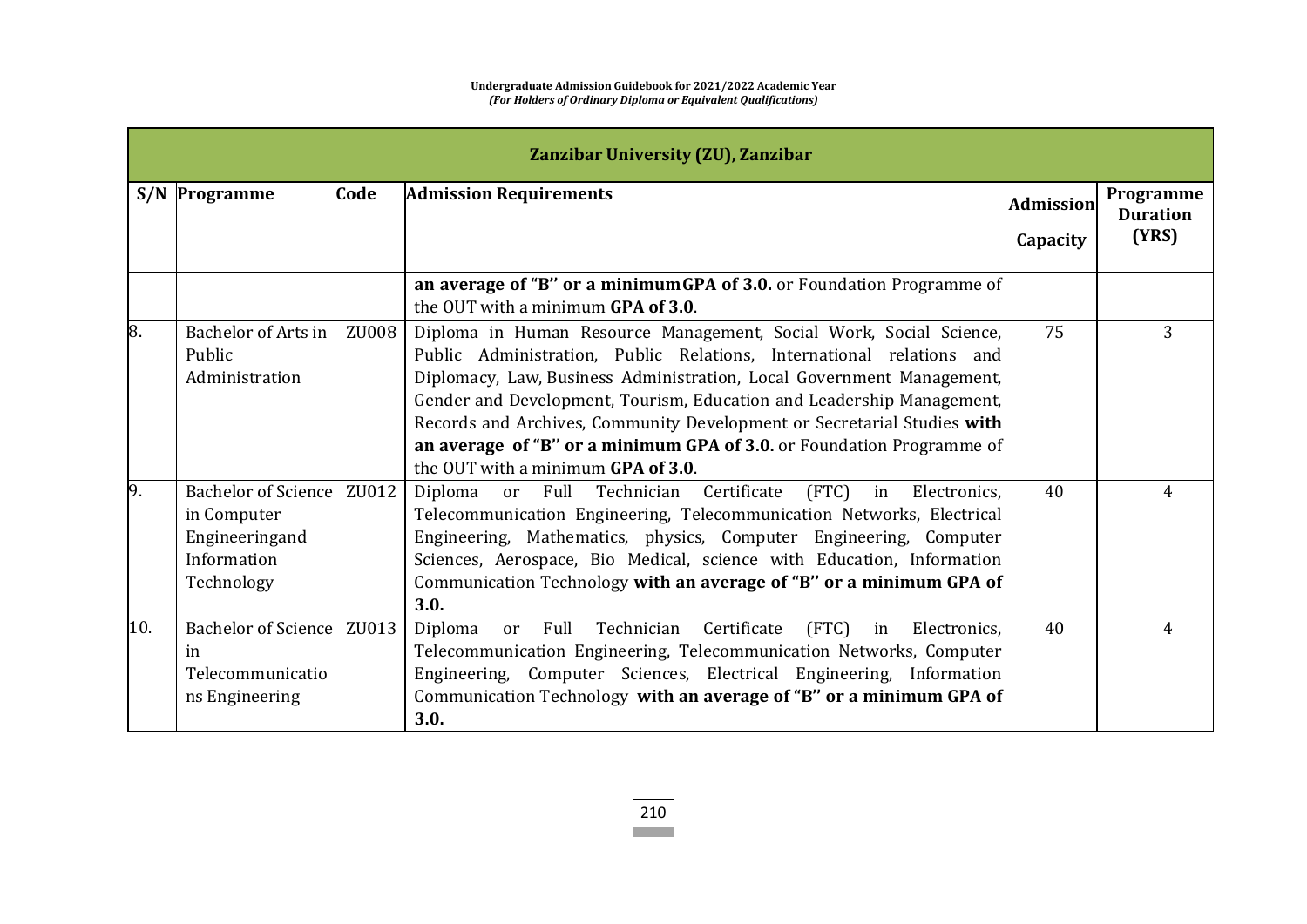|     | Zanzibar University (ZU), Zanzibar                         |       |                                                                                                                                                                                                                                                                                                                                                                                                                                                                                                                                                                                  |                  |                              |  |
|-----|------------------------------------------------------------|-------|----------------------------------------------------------------------------------------------------------------------------------------------------------------------------------------------------------------------------------------------------------------------------------------------------------------------------------------------------------------------------------------------------------------------------------------------------------------------------------------------------------------------------------------------------------------------------------|------------------|------------------------------|--|
|     | <b>S/N</b> Programme                                       | Code  | <b>Admission Requirements</b>                                                                                                                                                                                                                                                                                                                                                                                                                                                                                                                                                    | <b>Admission</b> | Programme<br><b>Duration</b> |  |
|     |                                                            |       |                                                                                                                                                                                                                                                                                                                                                                                                                                                                                                                                                                                  | Capacity         | (YRS)                        |  |
| 11. | Bachelor of<br>Information<br><b>Studies</b>               | ZU015 | Diploma in Library, Human Resources Management, Public Administration,<br>Public Relations, Social Work, Business Administration, Local Government<br>Management, Gender and Development, Records and Archives, Information<br>Technology, Education, Community Development or Secretarial Studies with<br>an average of "B" or a minimum GPA of 3.0. or Foundation Programme of<br>the OUT with a minimum GPA of 3.0.                                                                                                                                                           | 100              | 3                            |  |
| 12. | Bachelor of<br>International<br>Relations and<br>Diplomacy | ZU017 | Diploma in International Relations and Diplomacy, Economics, Commerce,<br>Business Administration, Tax Administration, law, Administration,<br>Accounting, Law, Labour Law, Labour Studies, Political Science, Public<br>Administration, Conflict Studies, Public Relations, Community Development,<br>Human Resources Management, Education, Sociology, Development Studies,<br>Social Work, Journalism, Mass Communication, Information Studies or<br>Tourism with an average of "B" or a minimum GPA of 3.0. or Foundation<br>Programme of the OUT with a minimum GPA of 3.0. | 100              | 3                            |  |
| 13. | <b>Bachelor of Science</b><br>in Counseling<br>Psychology  | ZU018 | Diploma in Psychology, Counseling Psychology, Clinical Medicine, Nursing<br>and Midwifery, Medical Laboratory Sciences, Physiotherapy, Pharmaceutical<br>Studies, Dental Studies, Environmental Health Sciences, Psychiatric, Science<br>with Education, Public Health with an average of "B" or a minimum GPA<br>of 3.0. In addition, an applicant must have four passes at a minimum of "D"<br>grade at O- Level including Biology. or Foundation Programme of the OUT<br>with a minimum GPA of 3.0.                                                                           | 100              | 4                            |  |
| 14. | <b>Bachelor of Mass</b>                                    | ZU019 | Diploma in Mass Communication, Journalism, International Relations and                                                                                                                                                                                                                                                                                                                                                                                                                                                                                                           | 100              | 3                            |  |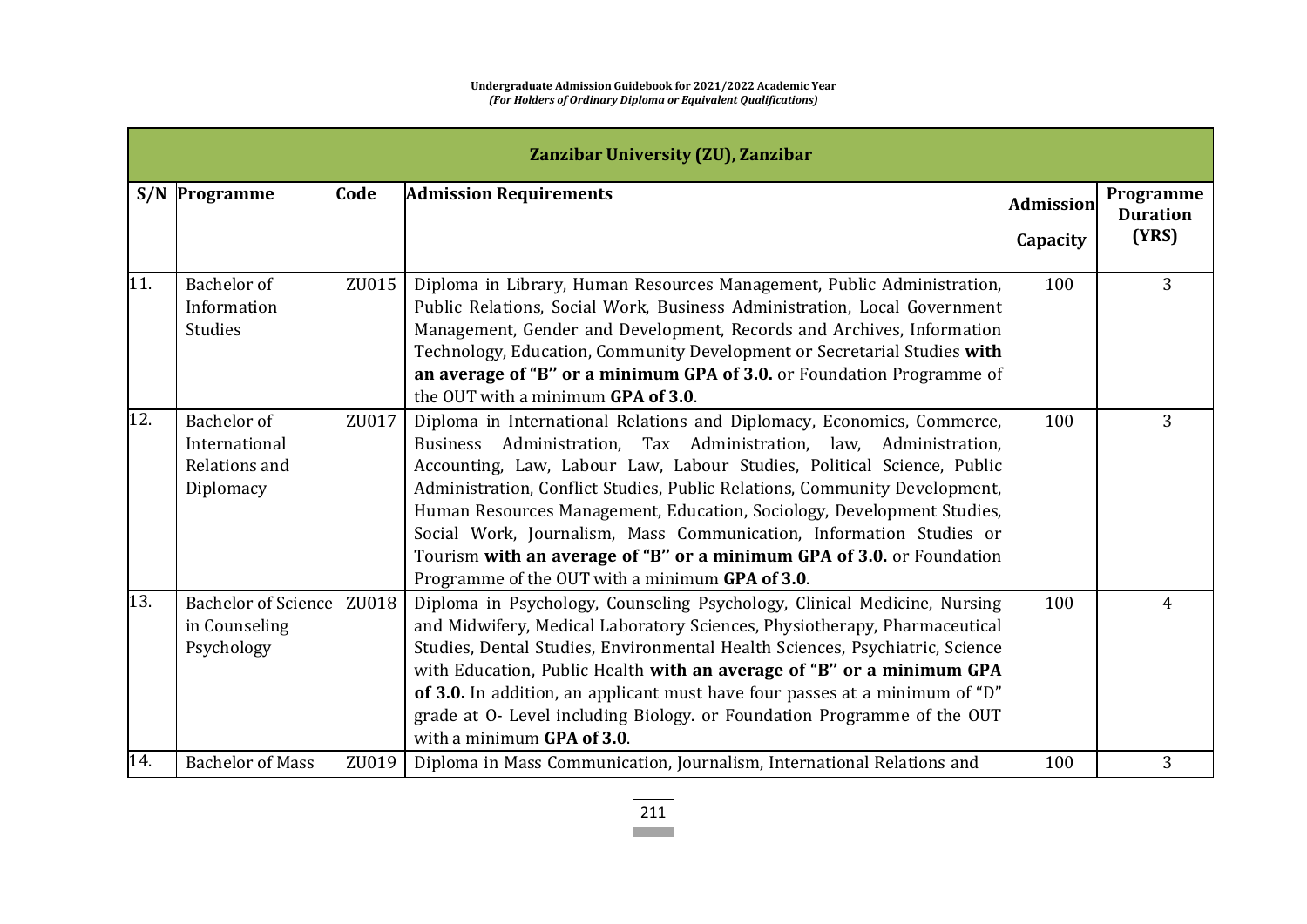|     | Zanzibar University (ZU), Zanzibar |       |                                                                                                                                                                                                                                                                                                                                                                                                                                                                                                                                                                                                                  |                  |                              |  |  |
|-----|------------------------------------|-------|------------------------------------------------------------------------------------------------------------------------------------------------------------------------------------------------------------------------------------------------------------------------------------------------------------------------------------------------------------------------------------------------------------------------------------------------------------------------------------------------------------------------------------------------------------------------------------------------------------------|------------------|------------------------------|--|--|
|     | <b>S/N</b> Programme               | Code  | <b>Admission Requirements</b>                                                                                                                                                                                                                                                                                                                                                                                                                                                                                                                                                                                    | <b>Admission</b> | Programme<br><b>Duration</b> |  |  |
|     |                                    |       |                                                                                                                                                                                                                                                                                                                                                                                                                                                                                                                                                                                                                  | Capacity         | (YRS)                        |  |  |
|     | Communication                      |       | Records Management International Relations and Diplomacy, Economics,<br>Commerce, Business Administration, Tax Administration, law, Accounting,<br>Labour Law, Labour Studies, Political Science, Public Administration,<br>Conflict Studies, Public Relations, Community Development, Human<br>Resources Management, Education, Sociology, Development Studies,<br>Social Work, Information Studies or Tourism with an average of "B" or a<br>minimum GPA of 3.0. or Foundation Programme of the OUT with a<br>minimum GPA of 3.0.                                                                              |                  |                              |  |  |
| 15. | <b>Bachelor of Laws</b>            | ZU020 | Diploma in Law, Sharia, Counseling Psychology, Community Development,<br>Human Resource, mass communication, Public Relations, forensic, Islamic<br>Banking, Islamic studies, Social Work, Language, Nursing, Business<br>Administration, Political Science, Social Welfare, Local Government,<br>Journalism, International Relations, Diplomacy or Law Enforcement with<br>an average of "B" or a minimum GPA of 3.0. In addition, an applicant<br>must have four passes at a minimum of "D" grade at O- Level including<br>Islamic Knowledge. or Foundation Programme of the OUT with a<br>minimum GPA of 3.0. | 80               | 4                            |  |  |